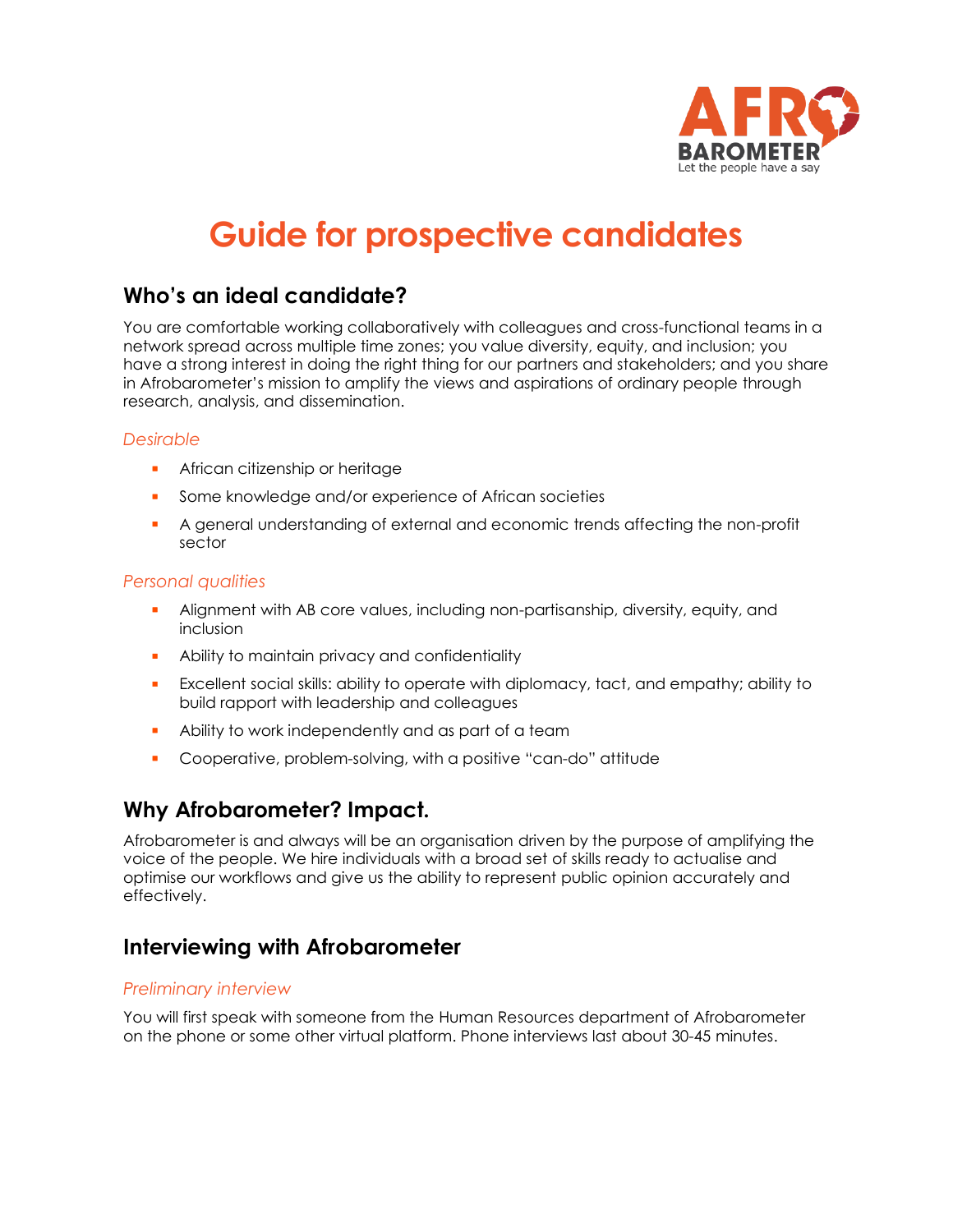

#### *On-site interviews (in-person/virtual)*

On-site interviews are conducted by the HR manager, hiring manager (direct report), and a panel of staff members from diverse functional groups within Afrobarometer. There may be a technical written assessment in conjunction with the interviews.

#### *What to wear to interviews*

Afrobarometer has a casual but professional working environment. However, you are expected to treat the interview as a formal event and to dress appropriately.

#### *After interviews*

Your interview feedback, resume, and other supporting information that we have received will be reviewed by a panel of senior technical and/or project management staff from across Afrobarometer. They will objectively consider all of the information and make a recommendation on your candidacy. If successful, your candidacy will advance through executive approvals. At this stage, your recruiter can work on other important aspects of your offer, such as compensation.

### **Preparing for the interview**

Interviewers will want to understand your approach to key aspects of the role and how you've managed a portfolio of activities/projects relevant to the position in the past. They'll want to understand how you structure work, motivate cross-functional teams, execute tasks, track and report results, and handle risks and trade-offs as conditions change. Interviewers may be curious about how you handle conflict or competing priorities, build consensus, and navigate team dynamics. They will also seek to learn about your personal values. Everyone who interviews at Afrobarometer has an opportunity to highlight his or her strengths in three areas:

- 1. **Leadership:** Be prepared to discuss your leadership experience, for example how you have used your communication and decision-making skills to mobilise others. This might be by stepping up to a leadership role or helping a team succeed even when you weren't officially the leader. Leadership is a critical skill to be successful at Afrobarometer. Most roles at Afrobarometer influence, motivate, and impact without direct authority and manage an extensive network of stakeholders to get work done effectively.
- 2. **Role-related knowledge and experience:** We are interested in how your individual strengths combine with your experience to drive impact. We don't just look for how you can contribute today, but how you can grow into different roles – including ones that haven't even been envisaged yet. We will assess your role-related knowledge and your technical fluency in a skill set or domain. Our interviews will explore all phases of the role. We also ask technical questions related to your field of expertise, either directly or indirectly associated with the position.
- 3. **Cultural fit:** We are interested in how your values synchronize with those of Afrobarometer. So it is important that you highlight your value framework and relate it to the overall cultural framework of Afrobarometer.